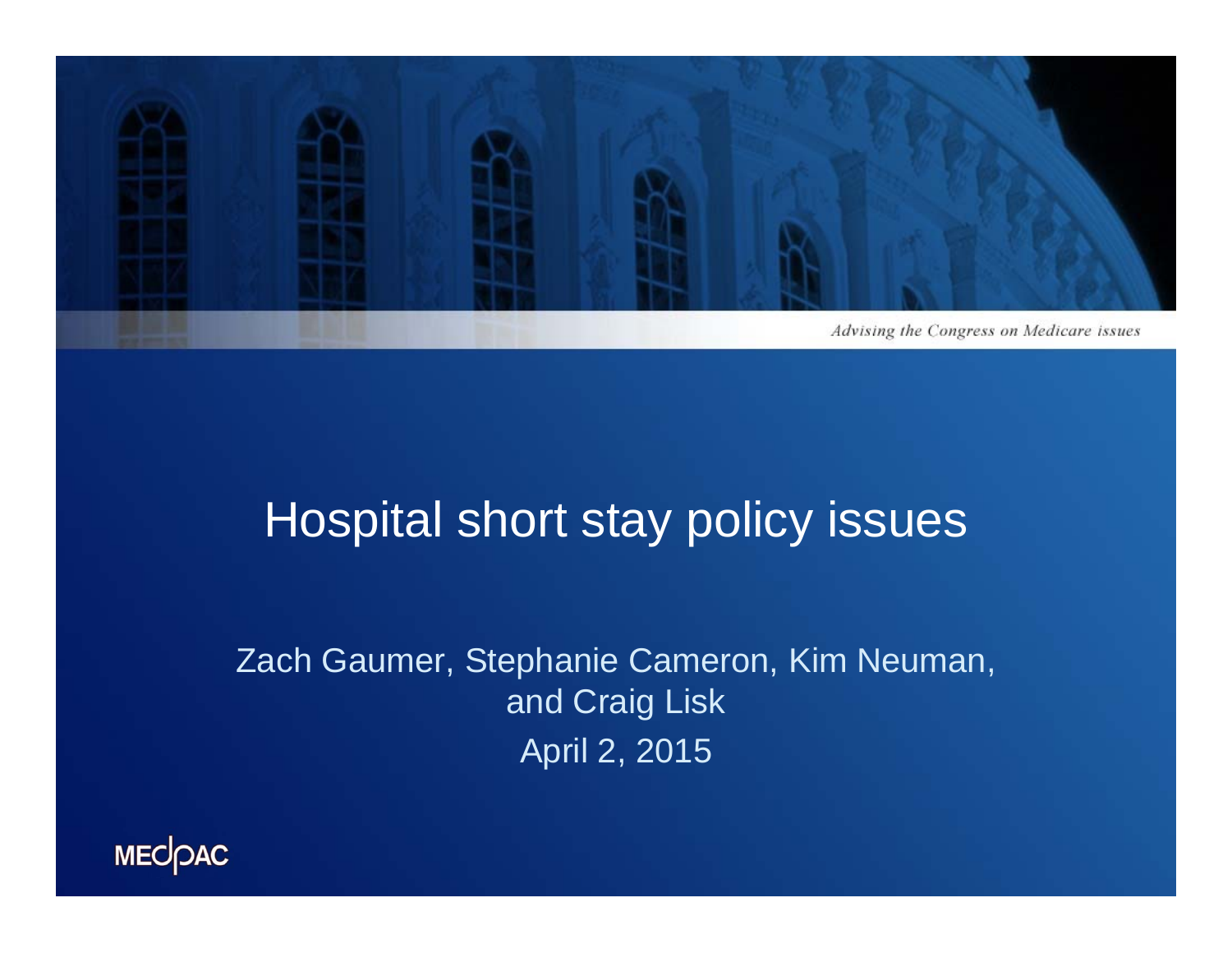#### Recap from previous sessions

- $\blacksquare$ Admissions decision depends on clinical judgement
- $\blacksquare$  One-day inpatient stays are profitable and paid more than similar outpatient stays
- $\blacksquare$  Recovery Audit Contractors (RACs) have focused their audits on appropriateness of one-day inpatient stays
- $\blacksquare$ Hospitals' increased use of outpatient observation
- $\blacksquare$ 'Two-midnight rule' has been controversial
- $\blacksquare$ Beneficiaries may be unaware of their observation status
- $\blacksquare$  Beneficiaries may face higher liability due to observation's effect on skilled nursing facility (SNF) coverage and selfadministered drugs

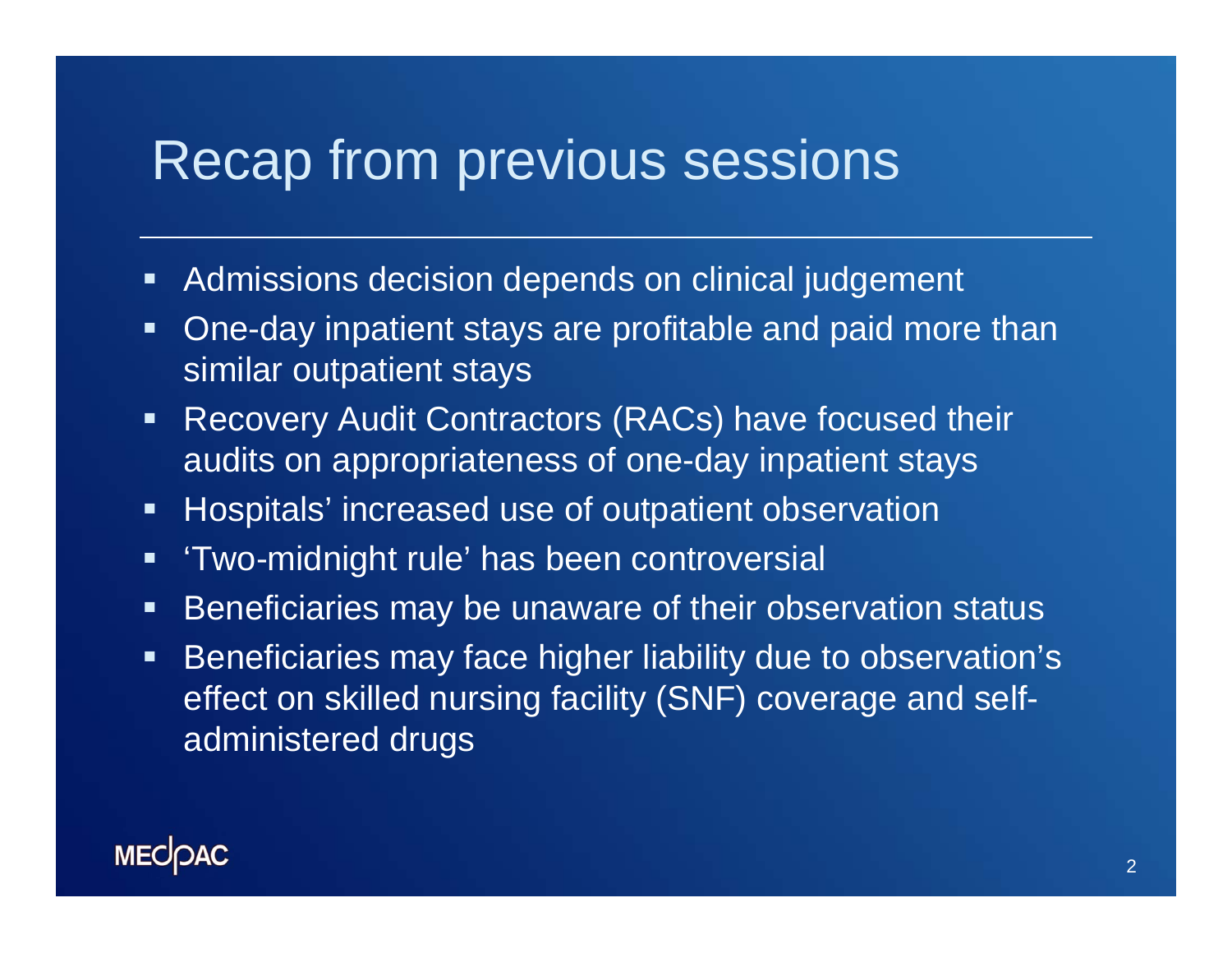#### Outline for this presentation

#### 1. Changes to the RAC program

- A. Reduce administrative burden
- B. Increase accountability
- C. Align look-back period with rebilling window
- D. Withdraw CMS' two-midnight policy
- 2. Evaluate hospital short stay payment penalty concept
- 3. Modify SNF three-day rule
- 4.Require beneficiary notification of observation status
- 5. Expand coverage for self-administered drugs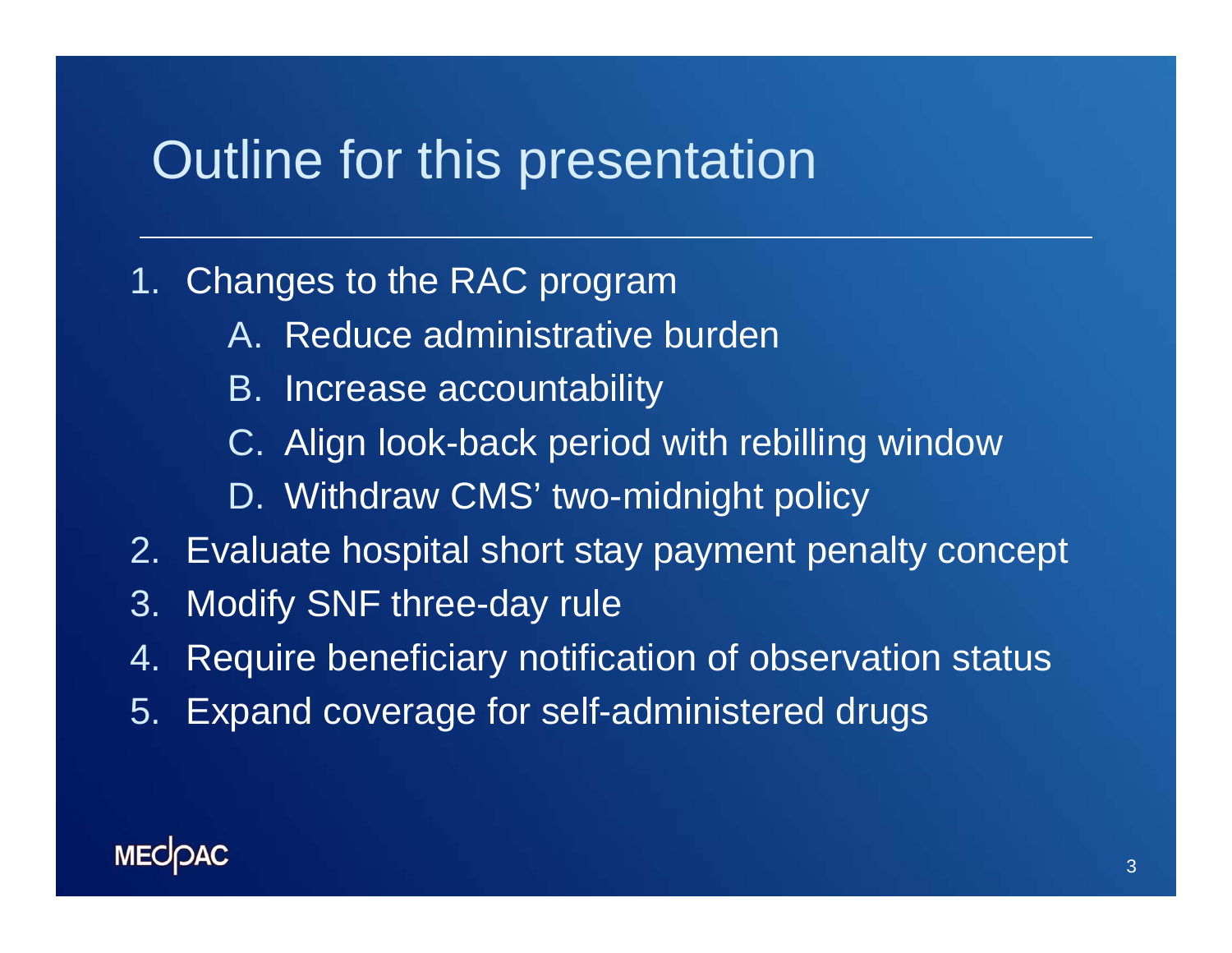# Concerns about the Medicare RAC program

- $\blacksquare$  Administrative burden increased for most hospitals, despite only a subset of hospitals accounting for many of the short inpatient stays
- $\blacksquare$  Contingency fee structure rewards the denial of claims. With the exception of losing payment when claim denials are overturned, there are few external controls on RACs' audit accuracy
- $\blacksquare$  Three-year RAC look-back period for reviewing claims is misaligned with the one-year Medicare claim rebilling policy, limiting the opportunity to rebill denied claims

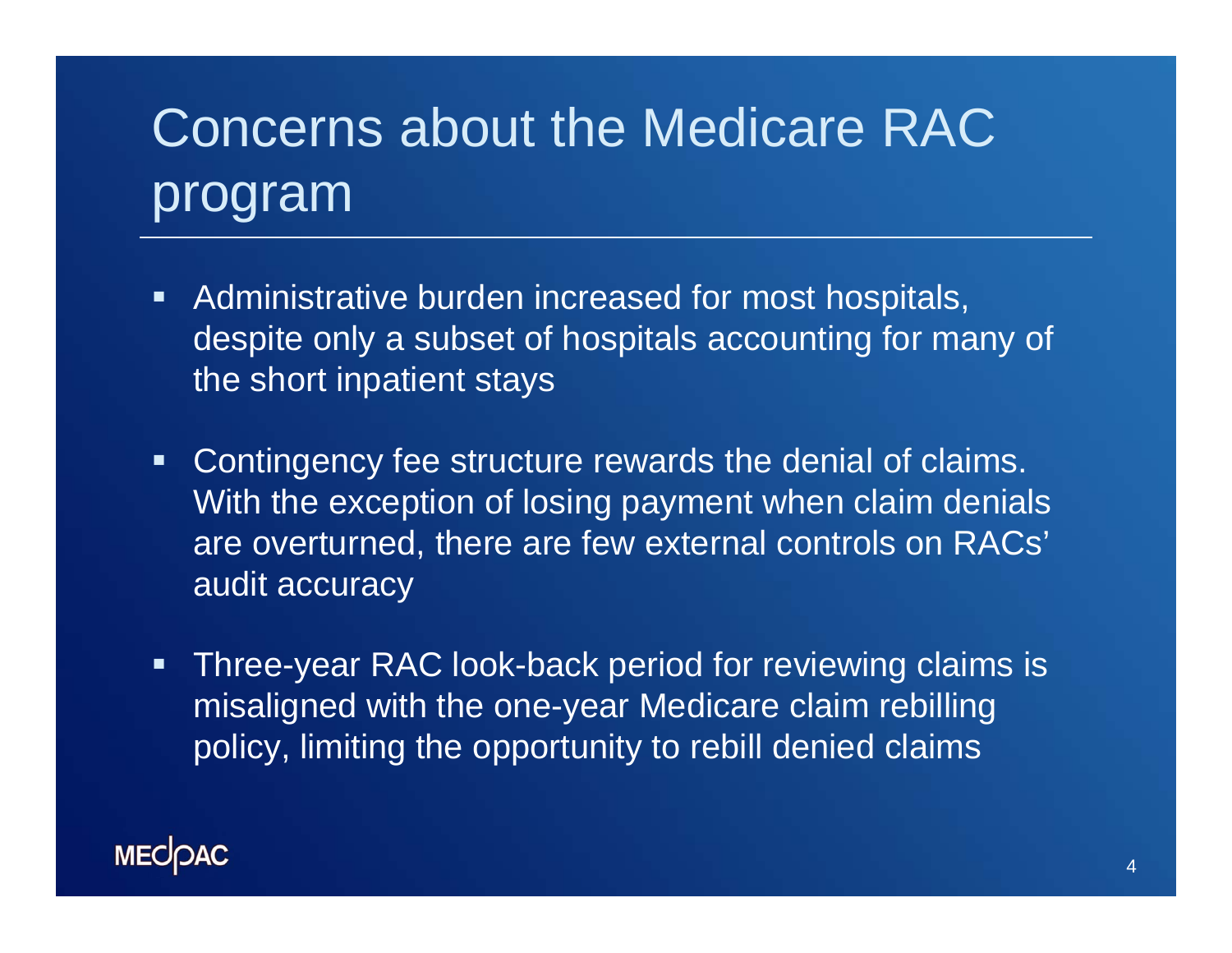## Two-midnight rule: benefits and concerns

- $\blacksquare$ Admission criteria: deference to clinical judgement
- $\blacksquare$  Description:
	- $\blacksquare$  Instructs auditors not to review stays crossing two-midnights for inpatient appropriateness, unless evidence of gaming
	- Stays of less than two-midnights presumed appropriate for outpatient and subject to audit, with certain exceptions
- $\blacksquare$ RAC enforcement of two-midnight rule on hold
- $\blacksquare$  Benefits of two-midnight rule:
	- $\blacksquare$  . Reduces some RAC-related hospital administrative burden
	- Reduces volume of long observation stays (48+ hours)
- $\blacksquare$  Concerns generated by two-midnight rule:
	- $\blacksquare$ Exempts most two-midnight stays from RAC oversight
	- **Incentive to increase length of stay to reach two-midnights**

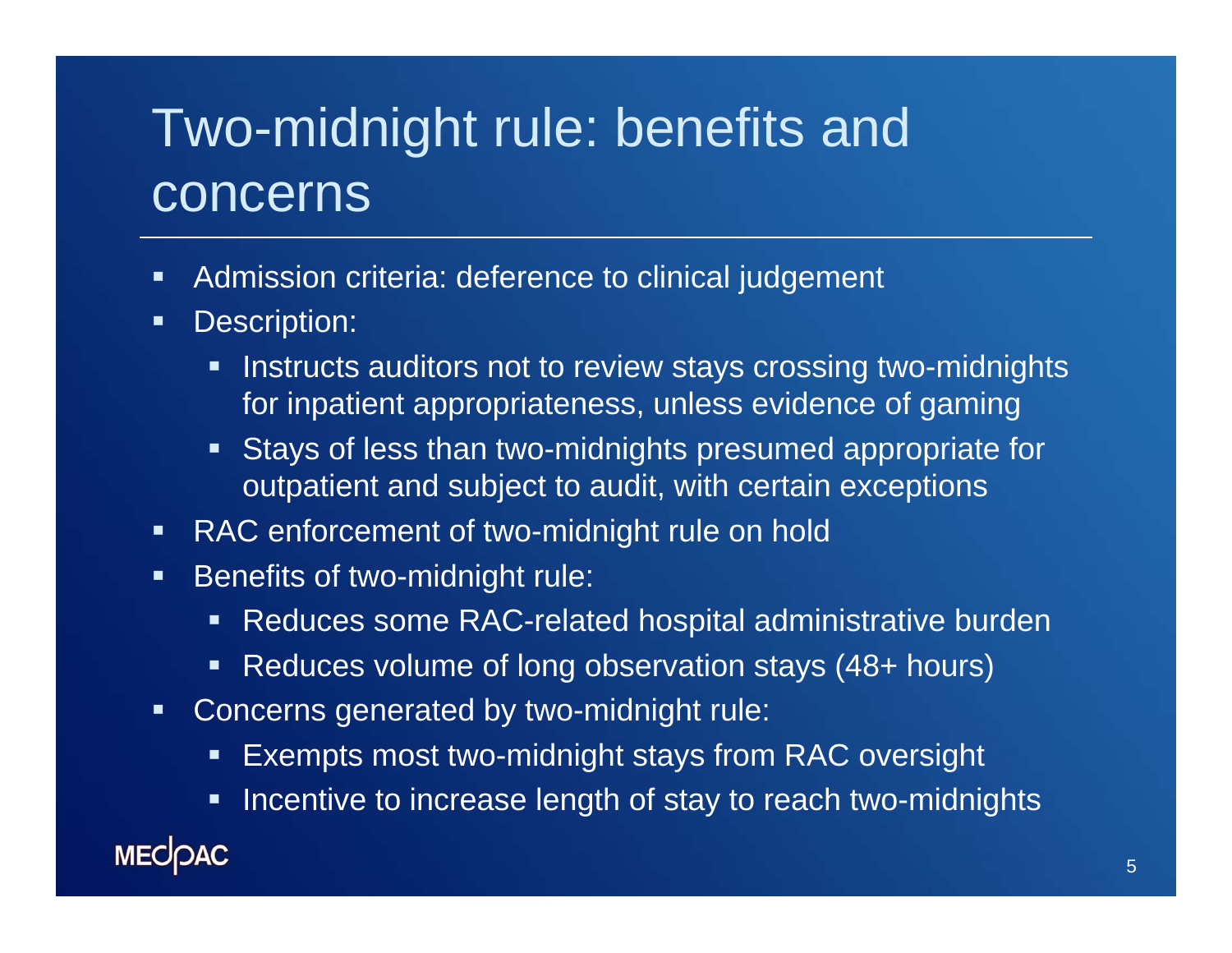## Three-day hospital stay requirement for SNF coverage

- A small group of beneficiaries incur high out-of-pocket costs because their three-day hospital stay did not include three full inpatient days
- **Time spent in observation status does not count toward** the three-day requirement
- **Coverage requirement related to defining the SNF** benefit as strictly a post-acute care benefit, as opposed to a long-term care benefit
- **Any change to the requirements for SNF coverage** would expand the Medicare benefit

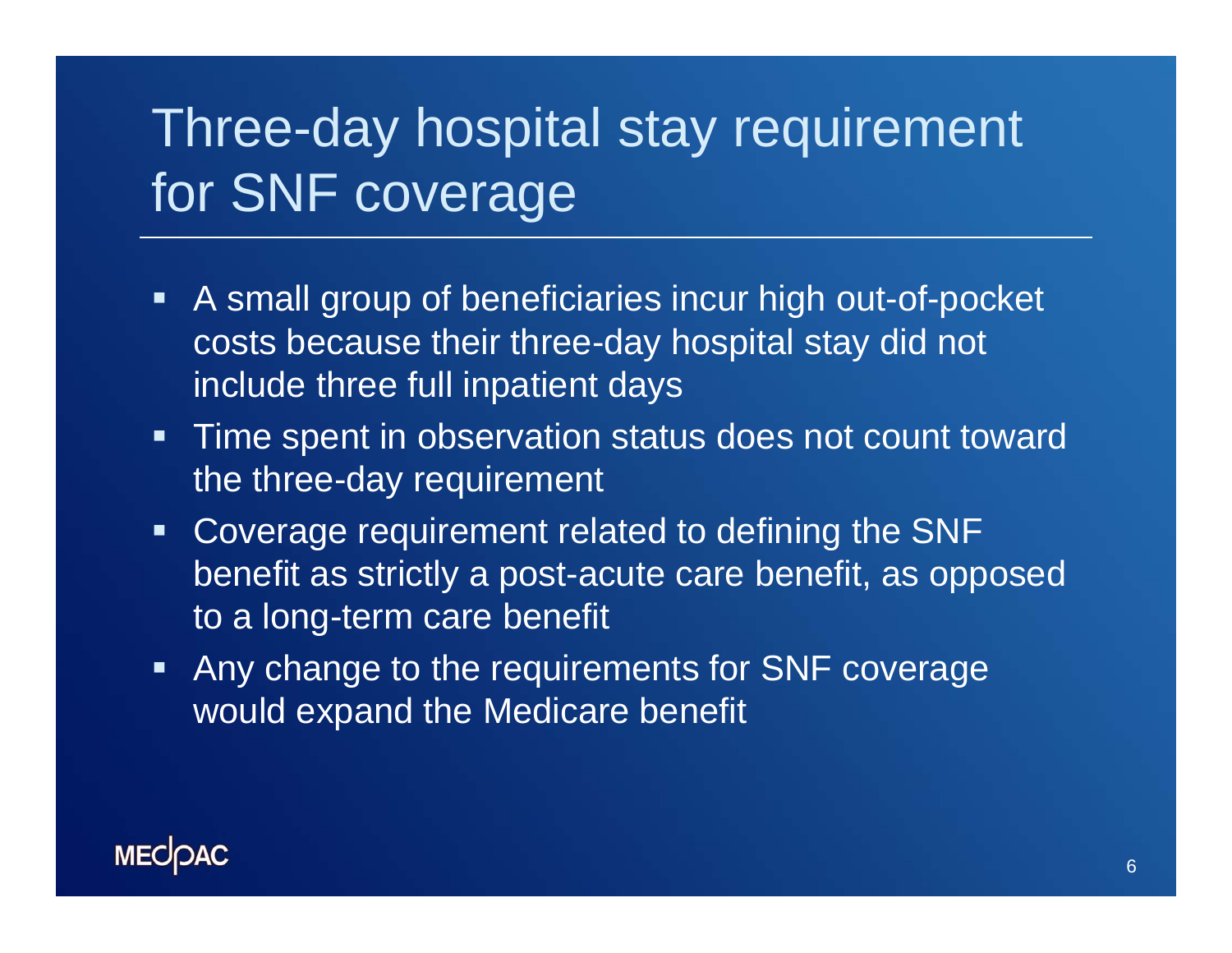## Beneficiary notification of outpatient observation status

- $\blacksquare$  . Medicare currently does not require hospitals to notify beneficiaries of their outpatient observation status
- **Medicare beneficiaries and beneficiary advocates** often cite this lack of notification as a source of confusion for beneficiary SNF eligibility and cost sharing liability
- **Several states have laws or are considering laws that** require hospitals to inform patients about their status in observation